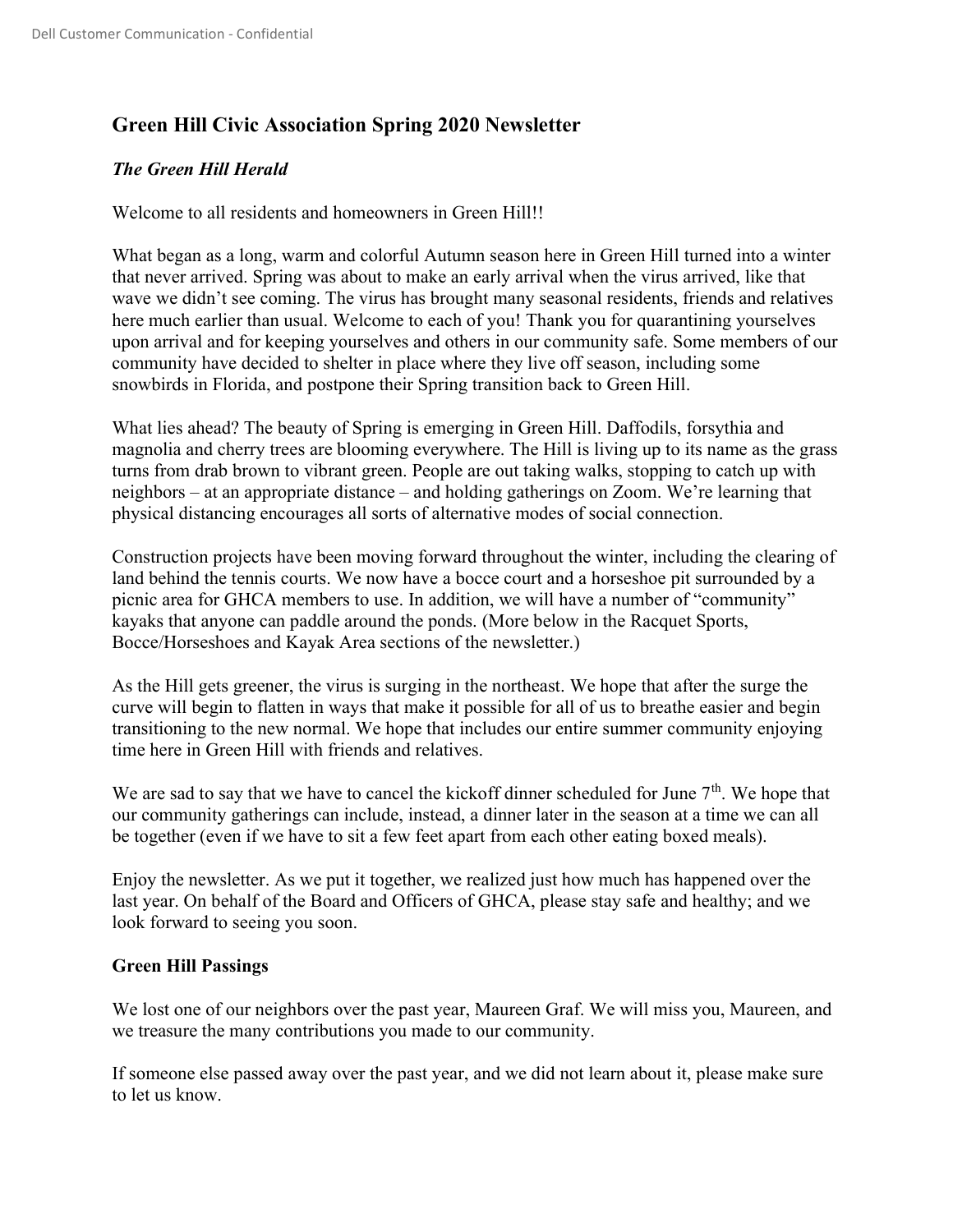### New Neighbors

To new community members who have purchased houses here in Green Hill over the past year or so - WELCOME to Green Hill:

| Marty and Jennifer Carroll                         | Coast Guard           |
|----------------------------------------------------|-----------------------|
| George and Kathy Thompson                          | Green Hill Beach Road |
| Lisa and Dave Carabetta                            | Carpenter Drive       |
| Tom and Diane Capirchio                            | Green Hill Ave.       |
| Karl and Lisa Ernst, Suzanne Atwood Rosebriar Ave. |                       |
| Chris and Hilary Latham                            | Bayberry Ave.         |
| Joseph and Angela Curran                           | Land N Sea Drive      |
| Thomas and Michelle Caporaso                       | Rosebriar Ave.        |
| Thatcher and Kristen Clay                          | Bayberry Ave.         |
| Robert and Lynn Bayless                            | Rosebriar Ave.        |
| Olivia Mattyasovszky                               | Carpenter             |
| Kyle McNulty                                       | Green Hill Ave.       |
| Carolyn and Ralph Sanna                            | Hilltop Ave.          |

Did we miss anyone? Do you know of any new neighbors in our Green Hill community? We would like to welcome them. Please call our Welcome Chairperson, Carolyn Craig (401-783- 7822) and give her their names. Make sure to invite them to community events.

#### Summer Events and Dates

Sat., May 23<sup>th</sup>, Beach Cleanup 9:30 a.m: Bring a rake or other tools, a pair of work gloves, and a large garbage bag, and we will all make quick work of clearing rubbish and flotsam from our beaches.

Sun. June 7<sup>th</sup> 5:30 p.m. Spring Dinner: *Postponed* Be on the lookout in June for an email message about rescheduling the dinner.

Sat. June  $27<sup>th</sup>$  GHCA Spring Members Meeting, 10 a.m.: The meeting will take place at the home of Kathy and Bill Conlin, 63 Bayberry Avenue. Bring a chair and get involved. A time to talk about new issues and ideas, interests and concerns.

Sat. July 4<sup>th</sup> Fourth of July Parade, 11:00 a.m.: Meet at the Intersection of Carpenter and Hilltop (southern branch). The greatest little parade in South County! Decorate a float; decorate your dog, decorate your bikes; bring all of the kids; dress-up in a manner befitting the Fourth. Get the Classic Car out of storage and join in the celebration.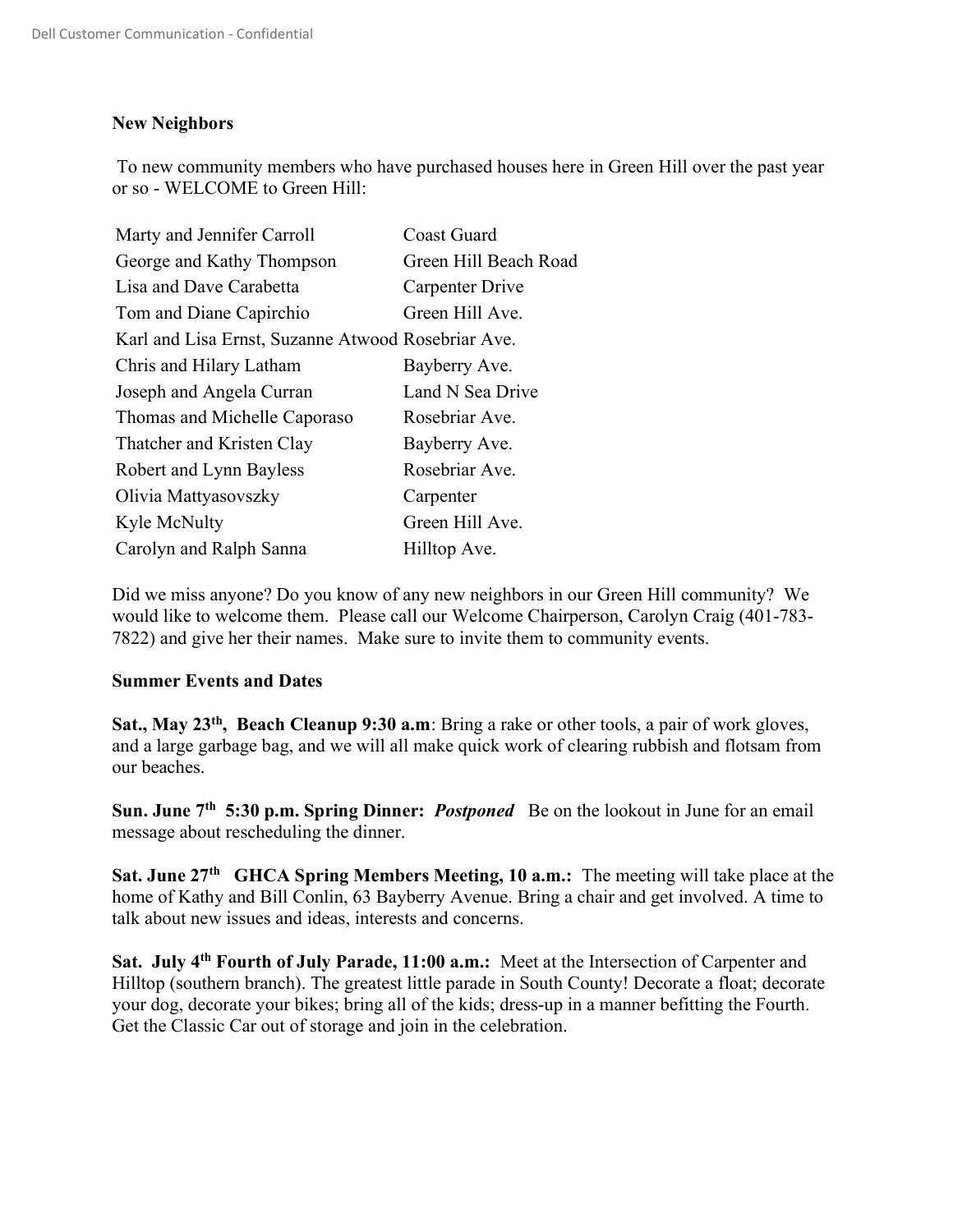Fri. Aug 28th GHCA Annual Members Meeting, 7 p.m.: Refreshments and socializing begin at 7p.m. - Meeting at 7:30 p.m. Join us at the Holy Spiriti Episcopal Church, 4150 Old Post Rd.

Sat. Aug 29th End of Season Family Picnic, 3:30 p.m.: Bring your family to Joann Langham and Harvey Dann's back yard, at 39 Border Avenue. Joann and Harvey have again graciously offered to host this gathering. All members and houseguests are invited. It's the perfect way to end the summer season at Green Hill. Please bring a pot-luck dish to feed 8-10. Your choice – salad, main dish or dessert. Show us what you're good at! Maureen Koehl will coordinate, but more organizational hands are needed. *Please give Maureen a call [914 274 0875] to help with* set-up and clean-up. It's an easy way to get involved.

# The Beach

Will there be a beach as we used to know it? Access to our beach has been severely compromised in recent seasons by the massive mountains of boulders and cobbles uncovered by the tides that listen to no man or woman. To offer a glimmer of hope, the area was described on an early 19th century map as Stony Point. In our lifetimes we have enjoyed decades of beautiful beach. Maybe the time is coming again for a return of the rocks to the sea and sand to the shore.

We are hopeful that there will be a strand of beach to sit on during low tide, and we plan to build a path through the rocks down to that strand as we did last year. The benches will be back as well, offering a perfect place to watch the waves during the day, and at night to marvel at the necklace of lights down Point Judith way. We will not be hiring a lifeguard, so swimming is at your own risk. Please use prudence and *observe our legal boundaries at the beach*.

# Be careful – Be courteous – Have fun.

Parking Lot: Please do not ask Hill Association parking lot gate attendants to let you drive into the lot to unload. Their job is to ensure that all cars entering the lot display current Hill Association parking lot passes. Our job is not to put any pressure on them to do otherwise.

Pooch Pick-Up Poop Bags have been provided by GHCA at the entrance to the beach right of way and at the bocce court recreation area. Be a responsible pet owner. PLEASE use the bags and DISPOSE of them properly when you return home. Do not leave filled poop bags for others to ponder. Dogs are allowed on the beach on a leash.

# Racquet Sports

Pickleball has become an established recreation for many over the past two years, and more participation is always welcomed. To that end, Saturday round robins starting at 9am will begin after Memorial Day if the evolution of the Covid-19 crisis allows. This will be open to all GHCA members, even those who are not Racquet Club members.

There will soon be a new tennis net on the court on the east side. Racquet Club membership fees will be unchanged: \$150 for a household membership, \$125 for pickleball only. A blower was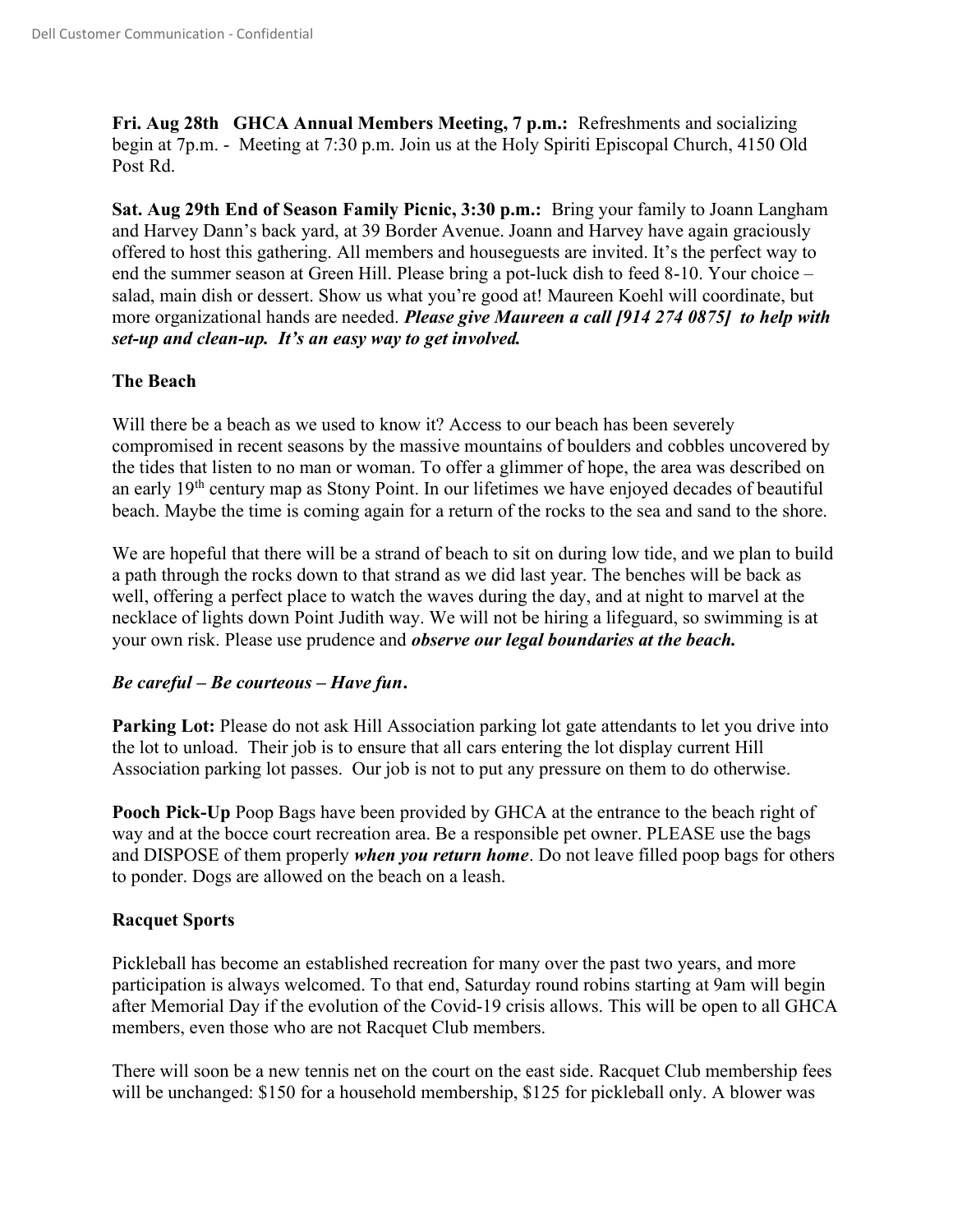purchased last Autumn for leaf and debris clearance. This is stored in the pickleball box on the west side of the court. Squeegees and brooms will be purchased as needed. There is a local tennis pro who is available to provide lessons. Contact Bill Conlin (wmconlin@gmail.com) for information.

#### Bocce/Horseshoes

The bocce court will be top-dressed in the next few weeks. A quality bocce set has been purchased and will be locked in a small shed in the recreation area. The horseshoe pits will soon be finished, and equipment will be stored in the same shed. The expectation is that after play, each player will smooth the surface for the next players prior to leaving. The appropriate equipment to smooth the surface will be stored in the shed. We ask that all equipment be returned to the locked shed after each use.

Horseshoes can be found in the locked shed as well. Please make sure to return them to the shed after use. Bocce and Horseshoes are available to all GHCA members, and we will distribute keys to the equipment shed to you. We are also planning to purchase two picnic tables. Other use of the recreation area (for games like Corn Hole, which has also been purchased) is open to discussion as well.

# Kayak Area

Based on legal advice, we are offering communal kayaks as an option for members. All who use the area will be asked to sign a waiver. Members may prefer to use the communal kayaks and not store their own in the area. We plan to start with a double kayak and 3-4 singles. We are using only sit-on-top kayaks for communal use for safety concerns. These will be locked in a slot and members will have a key (hopefully coded to match the lock on the gate). If the demand is significant, we will acquire more. If anyone wants to donate a sit-on-top kayak to the GHCA, please contact Bill Conlin (wmconlin $(\partial g$ mail.com)

For fairness, given that some have been unable to get a slot in the racks, a single slot will be given to those who request one; a second slot will be assigned, if there is availability, based on a lottery. There was a limited response to the email that was sent last Fall to those who used the kayak area. Spaces will be allotted based on those responses and the response to the membership form enclosed with this newsletter.

We are extending the date for removal of kayaks to end of the calendar year.

# GHCA Website

Our website, www.greenhillcivic.com, contains a great deal of useful community information, including a listing of Member Recommended Services (kind of a Green Hill version of Craig's List), previously included only in our Newcomer's Handbook.

The Green Hill Community Yahoo Group is available for sharing messages with your Green Hill neighbors via email. To become a participant, contact Mike Counihan at  $mike@ghbri.com$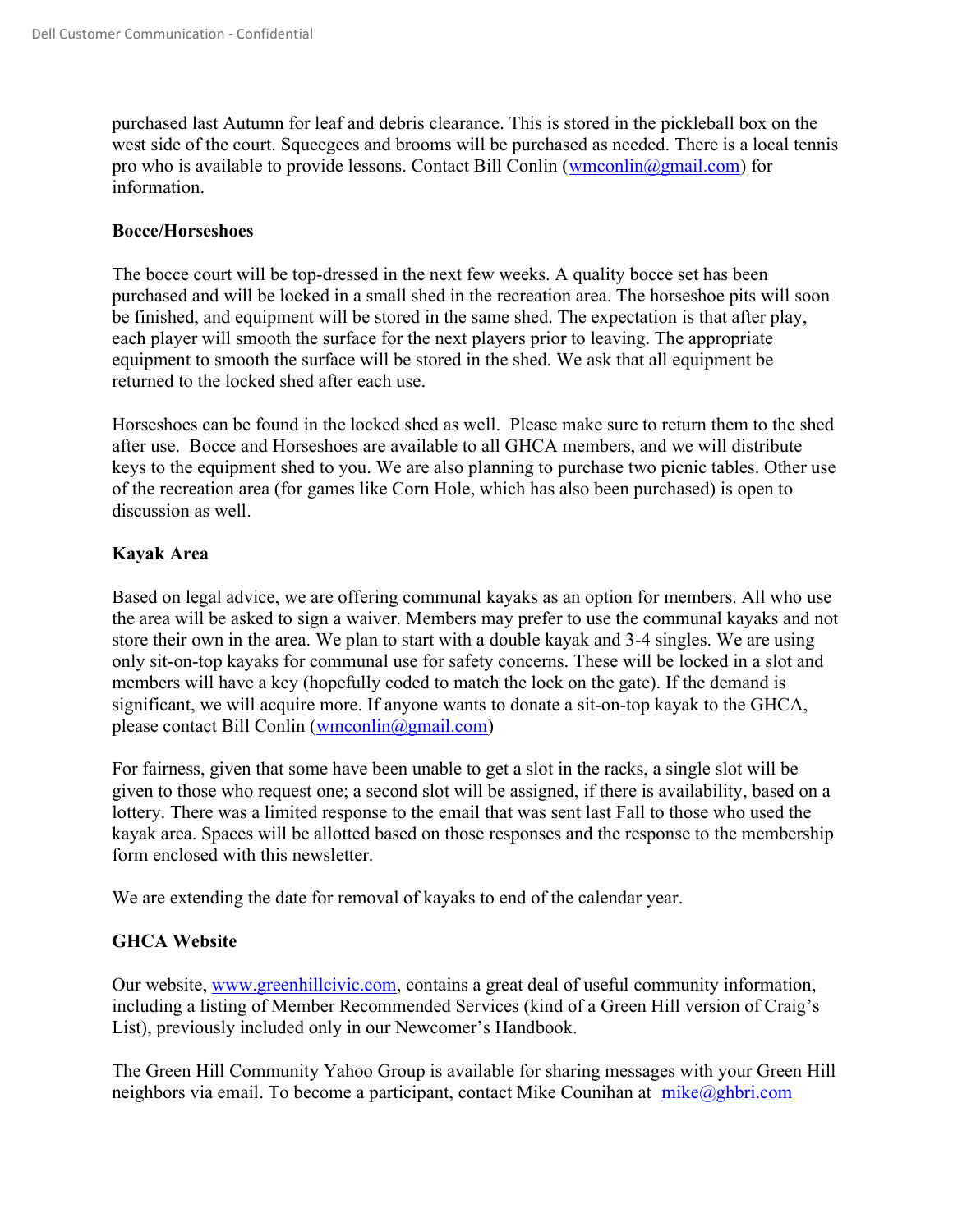### Green Hill-Wear

Wondering where to find that fashionable Green Hill-Wear you see others rocking on the beach? You can find tee-shirts, sweatshirts, caps and other clothing with the Green Hill logo at: https://business.landsend.com/store/greenhilllogowear/

#### Get Involved! Volunteer with the GHCA and Its Partners

Volunteering gets you out to meet your Green Hill neighbors, make new friends, get some exercise and learn something new or share something old. Opportunities exist for help in getting out mailings, beach cleanup, social events and other activities. Contact one of the officers with your ideas. Here is news about some of our partners.

### Friends of Green Hill Pond

Friends of Green Hill Pond (FGHP) has been pursuing three priorities that together will preserve and protect Green Hill Pond: Increasing flushing, reducing the high bacteria count which has closed the pond to shellfishing, and lowering the amount of nitrogen which causes oxygen depletion leading to the loss of fish and shellfish.

Increasing flushing means focusing projects to improve water exchange. Co-funded by FGHP and CRMC, a project is currently underway by URI to help determine a feasible solution to both improve water circulation which will reduce concentrations of both bacteria and nitrogen as well as build up our vulnerable barrier dunes. Preliminary results look good enough to pursue funding for the second phase—final design and permitting.

Reducing high bacteria levels means controlling stormwater. The Town of South Kingstown and FGHP are pursuing federal funding for stormwater abatement. With our help and that of an outside expert, the Town will be submitting in May 2020 a very strong and comprehensive proposal for stormwater abatement in the Green Hill watershed.

Lowering high nitrogen levels means improving conventional septic systems which account for over 70% of nitrogen loading. Although advanced de-nite systems are available, their high cost has been a huge barrier to voluntary adoption. Tests of low-cost alternative systems are being conducted in Massachusetts. Early results look promising but more time is needed to determine their long-term durability. We are monitoring progress. Please like us on Facebook to receive further updates (www.facebook.com/FOGHP). We thank you for the support of GHCA and its members!

Dennis Bowman

President, Friends of Green Hill Pond

#### Salt Ponds Coalition